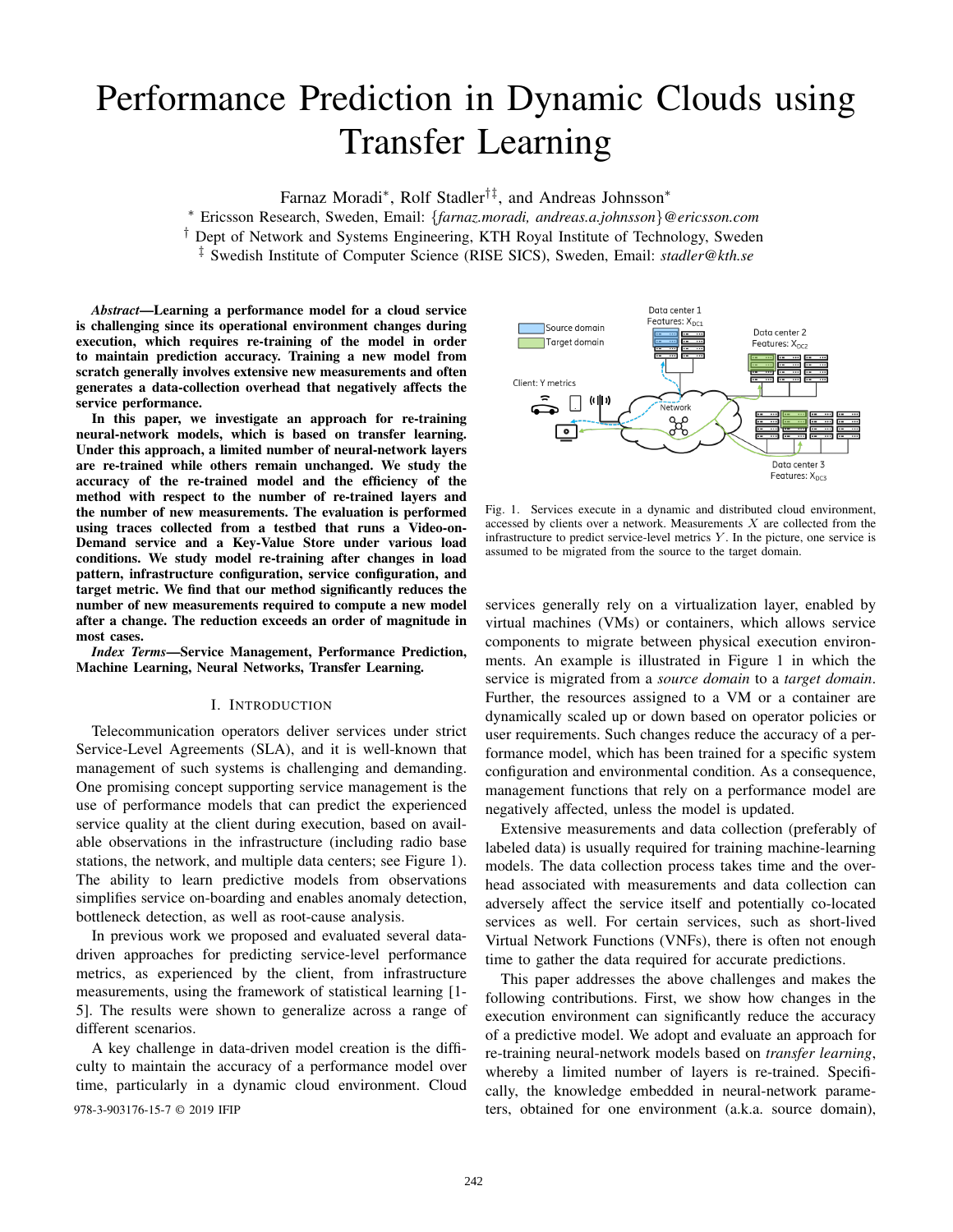is transferred to facilitate predictions in a changed execution environment (a.k.a. target domain). We assess the effectiveness of the approach by studying model re-training after changes in load pattern, infrastructure configuration, service configuration, and target metric. Our conclusions are that transfer learning, compared with learning a new predictive model, significantly reduces the number of required measurements in the target domain and reduces the data-collection overhead. In addition, it allows for faster model computation.

This work assumes that deep neural networks are used for performance prediction. Alternative models for prediction, such as random forest, often achieve a similar level of accuracy at a lower cost. For certain tasks however, such as predicting conditional distributions (e.g., [5]), deep architectures are state-of-the-art, which makes studying transfer learning in the context of neural networks an important topic.

The rest of the paper is organized as follows. Section II describes the problem setting. Section III describes our transfer learning approach. Section IV describes the testbed and traces, and Section V provides evaluation results and discussions. Related works are presented in Section VI, and Section VII contains conclusions and future work.

#### II. PROBLEM SETTING

Figure 1 outlines the system under consideration, where a set of clients are interacting, over a network, with services executing in one or multiple data centers. For the purpose of this paper we consider experiments and data traces where clients access two networked services executing in one data center; a Video-on-Demand service and a Key-Value Store service. Note however that the concept developed in this paper is not limited to these services.

In previous works [1], [2], and [3], we predicted the servicelevel metrics  $Y_t$  at time t on the client, based on knowing the infrastructure metrics  $X_t$ . Using the framework of machine learning, we developed and evaluated models  $M: X_t \to \hat{Y}_t$ , such that  $\hat{Y}_t$  closely approximated  $Y_t$  for a given  $X_t$ . This was further developed in [5] where the conditional distribution  $P(Y_t|X_t)$  was predicted using mixture-density functions. We assume the metrics  $X$  and  $Y$  evolve over time, influenced, e.g., by the data center and network load, and operating system dynamics. We model the evolution of the metrics  $X$  and  $Y$  as time series  $\{X_t\}_t, \{Y_t\}_t$ .

The mapping between  $X$  and  $Y$  may change in a cloud environment due to scaling of resources for the service execution environment, service migration, changed hardware platform, or other infrastructural dynamics. Hence, the accuracy of a performance model may decrease over time. This challenge is targeted by this paper.

We adopt a transfer learning definition from [6] to formalize the problem. A domain  $D = \{X, P(X)\}\)$  consists of two components: (1) a feature space  $X$ , and (2) a marginal probability distribution  $P(X)$ , where X corresponds to the infrastructure metrics. Further, a task  $T = \{Y, M\}$  consists of two components: a target space  $Y$  corresponding to the service-level metrics, and an objective predictive model M.



Fig. 2. A neural network with fixed and re-trainable layers. Layers  $L_{n-2}$ ,  $L_{n-1}$ , and  $L_n$  are re-trainable. Layer  $L_0$  equals  $X_t$ , layer  $L_n$  represents  $Y_t$ .

Transfer learning is then defined as follows. Given a source domain  $D<sub>S</sub>$  and learning task  $T<sub>S</sub>$ , a target domain  $D<sub>T</sub>$  and learning task  $T_T$ , transfer learning aims at reducing the cost of learning the predictive model  $M$  in  $D_T$  using the knowledge in  $D_S$  and  $T_S$ , where  $D_S \neq D_T$ , or  $T_S \neq T_T$  [6].

In this paper we specifically study the problem of how the model accuracy of learning task  $T_T$  in the target domain varies with respect to transferred insights from the source domain  $D<sub>S</sub>$ and the source task  $T<sub>S</sub>$ , and the number of samples obtained at a given time t in the target domain  $D_T$ . Recall that the number of samples in the target domain may be limited due to overhead or time constraints, as discussed in Section I.

# III. A TRANSFER LEARNING APPROACH FOR SERVICE METRIC PREDICTION

In this paper, the transfer learning approach builds upon retraining of a machine-learning model M, based on a neural network, inspired by the work in [15]. A neural-network model M generally consists of an input layer, corresponding to samples  $X_t$ ,  $n-1$  hidden layers  $L_1, ..., L_{n-1}$ , weights  $w_1, ..., w_n$ , and an output layer  $(L_n)$  corresponding to  $Y_t$ .

The weights  $w_i$  for a neural-network model  $M_S$  in the source domain  $D<sub>S</sub>$  are trained using backpropagation [13]. A transfer model configuration determines which weights of  $M<sub>S</sub>$ should be kept intact. The remaining weights will be updated during re-training using samples from the target domain  $D_T$ .

Note that if the output type of the model in the target domain and the source domain are different, i.e.,  $Y_s \neq Y_T$ , then the output layer of  $M_S$  is replaced with a new layer, and the weights  $w_n$  are initialized randomly.

Figure 2 shows an example of a neural network and its transfer model configuration where the weights of the first layers,  $L_1, ..., L_{n-3}$ , of the network are locked and will not change during re-training, while the weights of the last layers,  $L_{n-2}, L_{n-1}, L_n$ , will be updated during re-training. The neural network, trained with samples from both  $D<sub>S</sub>$  and  $D_T$ , is denoted  $M_T$  and is thus used for service-level metric prediction in  $D_T$ .

Note that the neural-network architecture of  $M<sub>S</sub>$  and  $M<sub>T</sub>$ are identical in this study.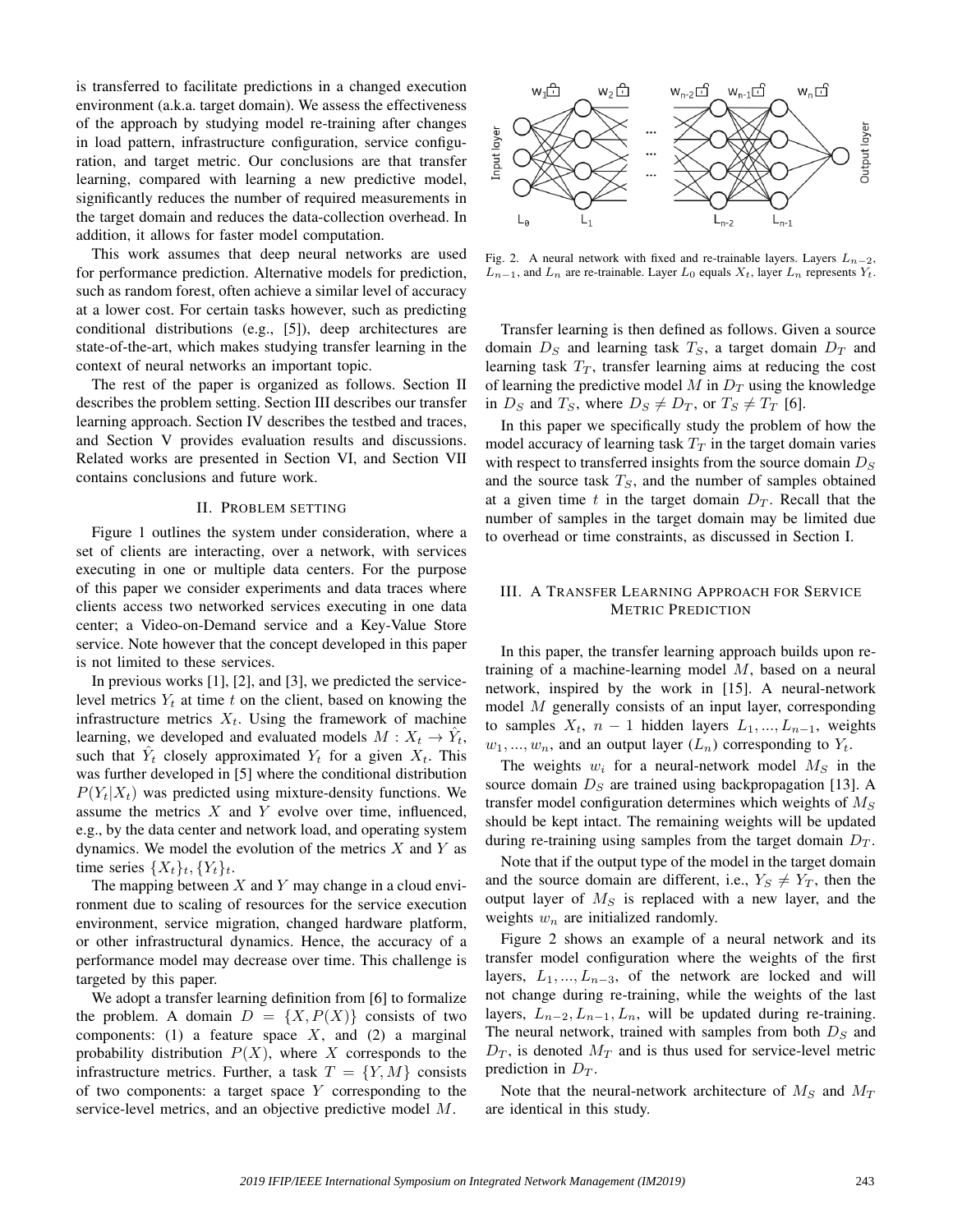| Trace ID       | Service(s)          | Load pattern | # samples |
|----------------|---------------------|--------------|-----------|
|                | <b>KVS</b>          | Periodic     | 28962     |
| $\mathfrak{D}$ | $KVS + VoD$         | Periodic     | 26488     |
| 3              | VoD                 | Periodic     | 37036     |
|                | VoD + KVS           | Periodic     | 27699     |
| 5              | VoD + KVS           | Flashcrowd   | 29151     |
| 6              | VoD (single server) | Periodic     | 51043     |

TABLE I TESTBED TRACES USED FOR EVALUATION.

# IV. TESTBED AND TRACES

## *A. Testbed and services*

The work presented in this paper is based on traces obtained from executing experiments in a testbed located at KTH. This section describes the experimental infrastructure, and the structure of the data traces. We also describe the services that run on the infrastructure; a Video-on-Demand (VoD) service and a Key-Value Store (KVS) service. More details are available in [3]. The section ends with an explanation of the load patterns we use and the experiments we run to obtain the traces on which this paper relies.

The testbed consists of a server cluster and a set of clients, similar to the illustration in Figure 1. The server cluster is deployed on a rack with ten high-performance machines interconnected by a Gigabit Ethernet. Nine machines are Dell PowerEdge R715 2U servers, each with 64 GB RAM, two 12-core AMD Opteron processors, a 500 GB hard disk, and four 1 Gb network interfaces. The tenth machine is a Dell PowerEdge R630 2U with 256 GB RAM, two 12-core Intel Xeon E5-2680 processors, two 1.2 TB hard disks, and twelve 1 Gb network interfaces. All machines run Ubuntu Server 14.04 64 bits, and their clocks are NTP [22] synchronized.

The *VoD service* uses a modified VLC media player software [7] which provides single-representation streaming with varying frame rate. The VoD service is executed in two configurations; (1) execution on a single PowerEdge R715 machine (referred to as VoD (single server)), and (2) execution on six PowerEdge R715 machines.

The *KVS service* uses the Voldemort software [8]. It is installed on the same machines as the VoD service, and can execute in parallel. Six of them act as KVS nodes in a peerto-peer fashion and the rest act as load generators emulating client populations.

# *B. Collected data and traces*

This subsection provides a description of the data collected on the testbed, namely the input feature set  $X$  as well as the specific service-level metrics  $Y_{V \circ D}$  and  $Y_{KVS}$ .

Features X are extracted from the Linux kernels that run on the machines. To access the kernel data, we use System Activity Report (SAR), a popular open-source Linux library [9], which provides approximately 1700 features per server. Examples of such statistics are CPU utilization per core, memory utilization, and disk I/O.

The  $Y_{V \circ D}$  service-level metrics are measured on the client. During an experiment, we capture multiple metrics, but for the purpose of this paper we focus on the number of displayed video frames per second (FrameRate).

The  $Y_{KVS}$  service-level metrics are also measured on the clients. During an experiment, we capture (1) Read Response Time as the average read latency for obtaining responses over a set of operations performed per second ( $ReadsAvg$ .), and (2) Write Response Time as the average write latency for obtaining responses over a set of operations performed per second ( $WritesAvg$ .). These metrics are computed using a customized benchmark tool of Voldemort.

A trace is generated by executing testbed experiments where statistics are collected every second; specifically it includes features X, and service-level metrics  $Y_{V \circ D}$  and  $Y_{KVS}$ .

# *C. Generating load on the testbed*

Two load generators are executed in the testbed, one for the VoD application and another for the KVS application. The VoD load generator dynamically controls the number of active VoD sessions, spawning and terminating VLC clients. The KVS load generator controls the rate of KVS operations issued per second. Both generators produce load according to two distinct load patterns.

- 1) Periodic-load: the load generator produces requests following a Poisson process whose arrival rate is modulated by a sinusoidal function with a starting load level, amplitude, and period of 60 minutes;
- 2) Flashcrowd-load: the load generator produces requests following a Poisson process whose arrival rate is modulated by a flashcrowd model [17]. The arrival rate starts at a low load level and peaks at flash events. At each flash event, the arrival rate increases within a minute to a peak load, where it stays for one minute, and then decreases to the initial load within four minutes.

All traces we used in the considered scenarios have been created using stochastic models in an attempt to approximate real scenarios. That said, we plan in future studies to complement model-based traces with traces captured from operational systems for evaluation.

# *D. The experiments chosen for this paper*

The transfer-learning approach described in Section III is evaluated using data traces from our experiments. Traces 1- 5 are obtained from [4] while trace 6 originates from [1]. Information about the traces is summarized in Table I.

Traces 1, 3, and 6 are based on execution of a single service, while traces 2, 4, and 5 originate from experiments where KVS and VoD services execute in parallel on the infrastructure. Note that for trace 6, the experiment was configured to execute the VoD service on a *single server*.

# V. EXPERIMENTAL EVALUATION OF TRANSFER LEARNING

We apply and evaluate the transfer learning approach described in Section III to 6 scenarios, summarized in Table II, and described below. The evaluation specifically targets the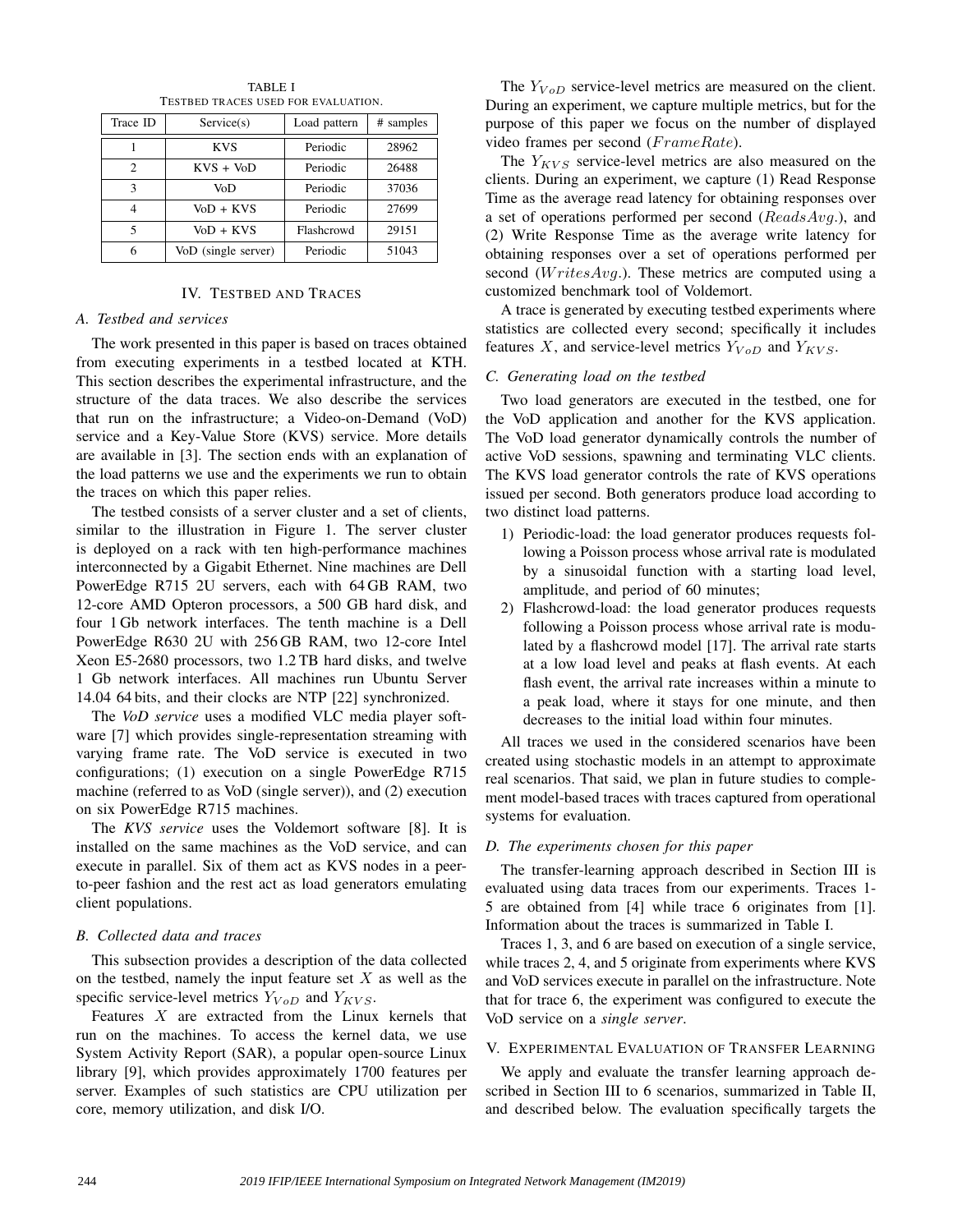TABLE II THE SCENARIOS STUDIED IN THIS WORK.  $D_S$  CORRESPONDS TO THE SOURCE DOMAIN AND  $D_T$  TO THE TARGET DOMAIN.

| Scenario       | $D_S$    |                     |           | $D_T$         |                |              |            |                 |
|----------------|----------|---------------------|-----------|---------------|----------------|--------------|------------|-----------------|
| #              | Trace ID | Service             | $T_S$     | $P(X_S)$      | Trace ID       | Service      | $T_T$      | $P(X_T)$        |
|                |          | <b>KVS</b>          | ReadsAvg. | Periodic load | 2              | $KVS + VoD$  | ReadsAvg.  | Periodic load   |
| $\overline{2}$ |          | <b>KVS</b>          | ReadsAvg. | Periodic load | 2              | $KVS + VoD$  | WritesAvg. | Periodic load   |
| 3              | 3        | VoD                 | FrameRate | Periodic load | $\overline{4}$ | $V_0D + KVS$ | FrameRate  | Periodic load   |
| $\overline{4}$ | 3        | VoD                 | FrameRate | Periodic load | 5              | $V_0D + KVS$ | FrameRate  | FlashCrowd load |
| 5              | 6        | VoD (single server) | FrameRate | Periodic load | 3              | VoD          | FrameRate  | Periodic load   |
| 6              | 6        | VoD (single server) | FrameRate | Periodic load | 5              | $V_0D + KVS$ | FrameRate  | FlashCrowd load |

need for adapting the source model, what to transfer from source to target, and how. Finally, the benefits of using transfer learning to shorten training time is evaluated.

The source domain  $D<sub>S</sub>$  is based on KVS or VoD executing either on the server cluster or on a single server, whereas the target domain  $D_T$  corresponds to a change with respect to the number of services being executed on the platform, the task T as in scenario 2, the distribution of samples  $P(X)$  as in scenarios 4 and 6, or the hardware platform as in scenarios 5 and 6. The scenarios, described below, have been defined so that they correspond to changes with different degrees of severity with respect to the service execution environment.

In Scenario 1, a model is trained in the source domain  $D<sub>S</sub>$ to predict the response time for reads, that is ReadsAvg.  $(T<sub>S</sub>)$ , for the KVS service under Periodic load  $(P(X_S))$ . The model is then transferred to a target domain  $(D_T)$  where both KVS and VoD services execute concurrently on the same platform and share the same resources. The transferred model in this scenario is then used to predict ReadsAvg.  $(T_T)$  under Periodic load  $(P(X<sub>S</sub>))$ . That is, this scenario investigates the impact of moving a service from a dedicated hardware platform to a shared platform. Scenario 2 uses the same source model as scenario 1 which is transferred to the target environment. However, the target model is used to predict a different target variable, namely the response time for writes, i.e., WritesAvg. In Scenario 3, a source model is trained for prediction of frame rate for the VoD service under periodic load on the testbed. The model is then transferred to a target domain where both VoD and KVS services execute concurrently, that is changing the service execution from a dedicated platform to a shared one. Scenario 4 shares the same source domain and target domain with scenario 3 except that the load pattern in the target domain has changed to Flashcrowd. In Scenario 5, the source model is trained for the VoD service running on a single server under periodic load. The model is transferred to a target domain where the VoD service is scaled up and migrated to a cluster with 6 servers. Scenario 6 shares the same source domain with scenario 5 and the same target domain as scenario 4. That is, a model is learned for the VoD service running on a single server under Periodic load which is then transferred to an environment where both VoD and KVS services execute in parallel on 6 servers under a

Flashcrowd workload. In this case the execution environment is scaled up and migrated, and also changed from dedicated to shared platform.

In this paper, the *Normalized Mean Absolute Error* is used as the primary evaluation metric and is defined as

$$
\textit{NMAE} = \frac{1}{\bar{y}}(\frac{1}{m}\sum_{t=1}^{m}|y_t - \hat{y}_t|)
$$

where  $\hat{y}_t$  is the model prediction for the measured performance metric  $y_t$ , and  $\bar{y}$  is the average of the samples  $y_t$  of the test set of size  $m$ . In this paper, the evaluation results using *NMAE* metric are presented. We chose NMAE over popular metrics like  $R^2$  or *RMSE*, because it gives a better intuitive understanding of the error in the application domain and better mitigates outliers.

We applied a feature selection method based on feature importance obtained from a tree-based model on each source domain. For the traces in Table I, 62 features for KVS and 46 for VoD were selected, respectively. For scenarios 5 and 6, where the VoD service is executing on a single server, a slightly different feature set was obtained compared to scenarios 3 and 4, where it executes on the cluster. As a future work we will look into other approaches for feature selection.

After evaluating several neural-network architectures and hyper parameters, two different architectures are selected for the two services. For the KVS traces used in scenarios 1 and 2, a 4-layer neural network was used which consists of an input layer with 62 nodes, 3 hidden layers with 64 nodes each, and a single-node output layer. For the VoD traces used in scenarios 3 to 6, a 5-layer neural network was used with 46 nodes in the input layer, 256 nodes in each hidden layer, and a single-node output layer.

For the implementation of the neural networks, Keras library [18] running on top of TensorFlow [19] was used. We used the rectified linear unit (ReLu) activation function for all the layers, Adam optimizer [20] with a learning rate of 0.001, L2 regularization of 0.001, and mean absolute error (MAE) as the loss function. Each experiment was run for 300 epochs with a batch size of 256.

To obtain the source model  $M<sub>S</sub>$  for each scenario, the neural network is initialized with random weights and is trained on samples from the source domain. For training, the samples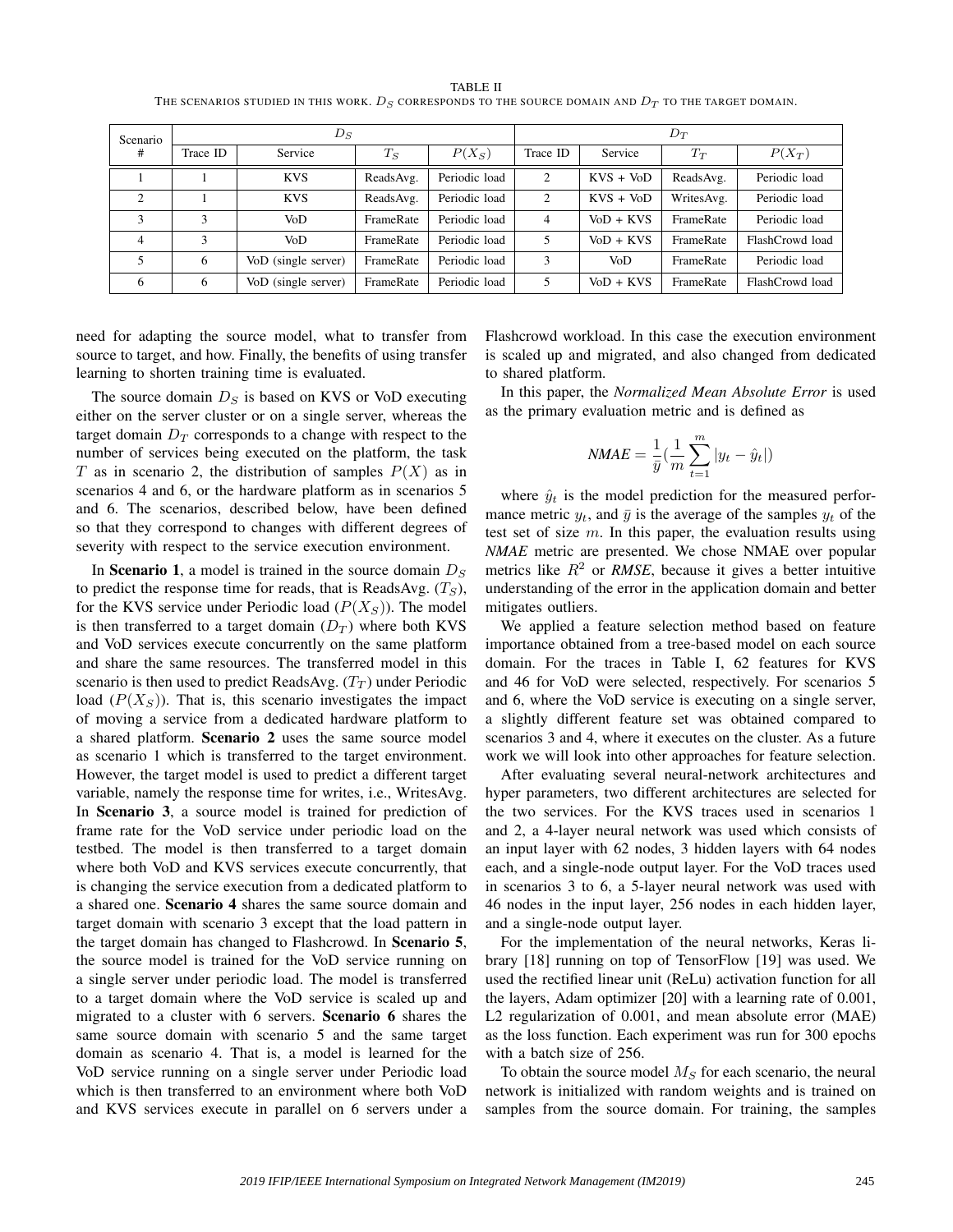

Fig. 3. Prediction error in the target domain, showing the impact of re-training layers of transferred models with samples in target compared to training new target models. The plots show results for the KVS scenarios 1 and 2.

# TABLE III

PREDICTION ERROR (*NMAE*%) IN THE TARGET DOMAIN FOR MODELS TRAINED IN THE TARGET DOMAIN (TARGET MODEL) AND IN THE SOURCE DOMAIN (SOURCE MODEL). MODELS ARE CREATED WITH LASSO REGRESSION (LR), RANDOM FOREST (RF), NEURAL NETWORK (NN).

| Scenario<br>#  | Target model |      |      | Source model |      |      |
|----------------|--------------|------|------|--------------|------|------|
|                | LR           | RF   | NN   | LR           | RF   | NN   |
|                | 4.7          | 3.8  | 3.8  | 5.5          | 6.1  | 10.5 |
| $\overline{c}$ | 4.6          | 3.8  | 3.7  | 50.4         | 49.3 | 51.5 |
| 3              | 16.1         | 11.0 | 10.3 | 14.7         | 14.8 | 12.5 |
| 4              | 12.3         | 6.4  | 6.4  | 12.6         | 14.0 | 9.5  |
| 5              | 11.8         | 8.6  | 6.7  | 26.7         | 29.3 | 23.1 |
| 6              | 12.5         | 6.8  | 7.4  | 26.9         | 30.2 | 27.5 |

in the source domain is split into training (80%) and testing (20%) sets. The model and its weights are then transferred to be used for predictions in the target domain. Similarly, in the target domain the samples are split into training and testing sets where the training set is used for either re-training the transferred source model or to train a new target model, while the testing set is used for evaluation.

## *A. The need for adapting the source model*

First, we investigate whether a source model can be used without modifications for service-metric prediction in the corresponding target domain. In addition to neural networks (NN), we also evaluate lasso regression (LR) and random forest (RF) models.

Table III shows the *NMAE* (%) in target domain by using the source models, trained on samples from the source domains, compared to using target models trained on the data from the corresponding target domains as the baseline. It can be seen that regardless of the machine-learning algorithm used, a source model will have lower accuracy if reused without modification when the domain changes, particularly in scenario 2 where the source and target tasks are different  $(T<sub>S</sub> \neq T<sub>T</sub>)$ , and for scenarios 5 and 6 where the hardware platform (i.e., execution environment) has changed. For these three scenarios a source performance-prediction model *must* be re-trained,

TABLE IV NUMBER OF WEIGHTS OF THE NEURAL NETWORK THAT ARE UPDATED WHEN RE-TRAINING A CERTAIN NUMBER OF LAYERS.

| # Re-trained   | # Trainable weights |        |  |
|----------------|---------------------|--------|--|
| layers         | <b>KVS</b>          | VoD    |  |
|                | 65                  | 257    |  |
| $\mathfrak{D}$ | 4225                | 66049  |  |
| ٩              | 8385                | 131841 |  |
|                | 12417               | 197633 |  |
| 5              | N/A                 | 209665 |  |

due to the major change in the domain, whereas it is highly beneficial in the other scenarios.

## *B. How and what to transfer from source to target domain*

From the above results it is obvious that a source model has to be adapted before it can be used for making predictions in the target domain. For each scenario in Table II, we determine the transfer configuration, i.e., the neural-network layers where the weights can remain intact after transfer and the layers where the weights need to get updated during re-training. Table IV shows the number of weights that are updated during re-training the different number of layers for KVS and VoD neural-network architectures.

It is known that the weights of the last layers of a neural network are more specific to a particular dataset/task, while the weights of the first layers are more general [15]. We investigate this by keeping the weights on the first layers unchanged while re-training additional layers. For example, for the VoD traces, re-training 3 layers means that the weights on the first 2 layers of the network are kept unchanged while the weights of the last 3 layers (i.e. 131841 weights) are updated during re-training in the target domain. Note that in scenario 2, since the outputs  $Y_s$ and  $Y_T$  are different, before transfer learning can be used, the output layer of the source neural-network model is replaced with a new output layer initialized with random weights.

We evaluate if a source model can be transferred to the target domain and which layers need to be re-trained. As discussed in Section I, the number of samples from the target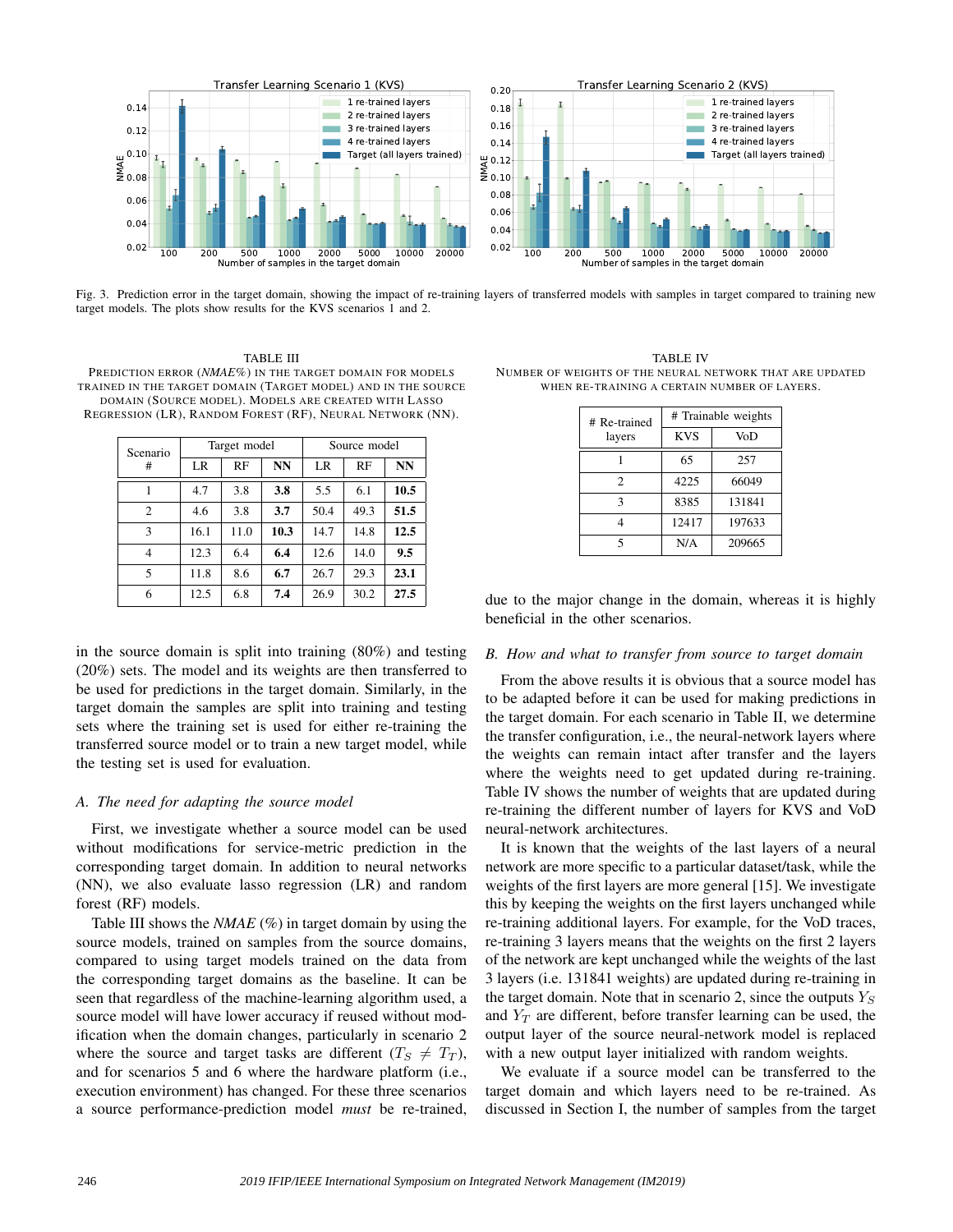

Fig. 4. Prediction error in the target domain, showing the impact of re-training layers of transferred models with samples in target compared to training new target models. The plots show results for VoD scenarios 3 to 6.

domain can be limited due to overhead and also the time it takes to run new measurements during service execution. Therefore, in addition to evaluating the transferability of the model weights, we evaluate the impact of the number of samples in the target on the service metric predictions tasks.

Figure 3 shows the evaluation results for KVS scenarios 1 and 2, and Figure 4 shows the evaluation results for VoD scenarios 3 to 6. In each figure, the horizontal axis show the number of samples available in the target domain. The bars show the model prediction error NMAE (%) for varying number of re-trained layers using target samples. The rightmost bar in each group (colored in dark blue) shows the prediction error when transfer learning is not used and rather a new target model, initialized with random weights, is created by using only the available target samples. Each experiment is performed 5 times where the samples are selected randomly from the target domain. The variance is indicated for each bar.

For scenario 1, as shown in Figure 3, re-training three layers of the transferred model leads to low *NMAE* values, particularly when the number of samples are low. This means that the weights of the first layer of the source model are more general and therefore can remain intact, while the weights of the other layers are more specific to the source domain and have to be re-trained after the transfer. The figure also shows that when there are more samples available in the target, retraining all four layers of the transferred model can further reduce the prediction error.

In scenario 2, the task in the source and target differ (i.e.,  $T<sub>S</sub> \neq T<sub>T</sub>$ ) and therefore, the last layer of the transferred model is replaced with a new layer which is initiated with random weights. It can be seen in Figure 3 that re-training only the newly initialized layer while keeping the rest of the weights intact leads to even higher errors compared to training a new target model. Similar to scenario 1, re-training at least three layers of the model reduces the *NMAE* values.

For scenarios 3 and 4, shown in Figure 4, a low number of samples suggests that the weights of most of the layers can remain intact, that is re-training only 1 layer, for example. This means that the weights of the first layers of the network are quite general and re-training them with small number of samples leads to over-fitting. But as the number of samples in the target domain grows, more layers can and should be re-trained to further improve the model performance.

In scenarios 5 and 6, the hardware platform in the source and target has changed, which means that the input features  $X_S \neq X_T$ . In order to be able to use transfer learning, we first aggregated the features in the target domain. In this study the aggregation is done by calculating the mean value for the features category collected from each server. We had similar observations using median or maximum values for aggregation, however the mean value is chosen for aggregation as it leads to slightly lower *NMAE* values. In other words, for each feature  $x_S \in X_S$  which is collected from a single server, there are 6 features in  $X_T$  which are collected from the 6 servers in the target domain. These features are then aggregated into one feature by calculating  $x_T = \frac{1}{J} \sum_{j=1}^{J} x_{t_i}$ , where  $J$  in this case equals 6. As a future work we will study other methods for feature aggregation and selection.

The results for scenarios 5 and 6 are shown in the bottom graphs of Figure 4. Re-training two or three layers of the transferred model in both scenarios leads to low *NMAE* values, whereas re-training only one layer leads to high errors. For the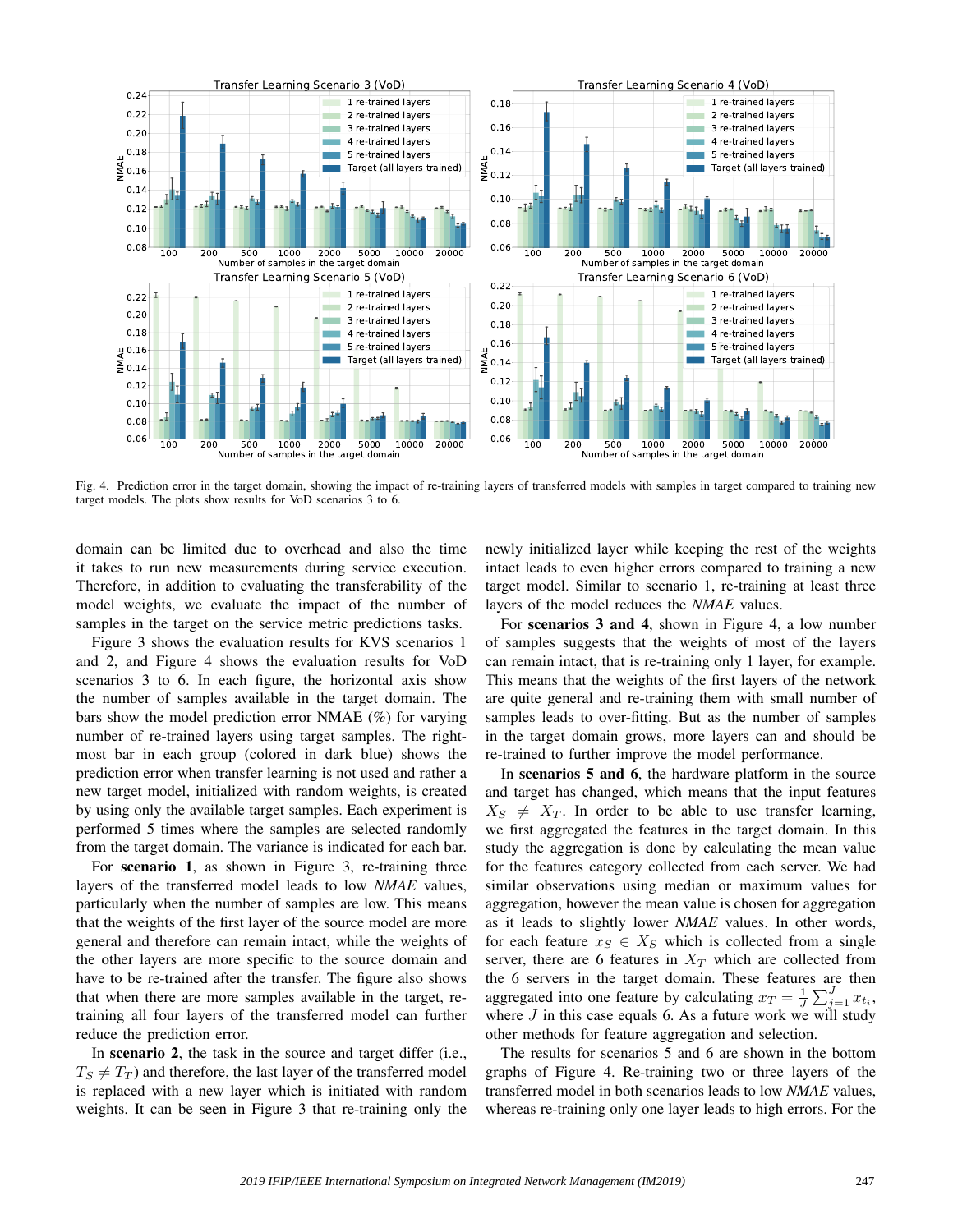

Fig. 5. Decrease in loss function during neural-network model training in  $D_T$ , using all samples, comparing a case with transferred weights from  $D_S$  and randomly initialized weights and training all layers in  $D_T$ .

cases with many samples in the target even lower *NMAE* is achieved when all layers of the model are re-trained.

In scenarios 4 and 6, the transferability of two different source models, trained in different source domains using different features, towards the same target domain is evaluated. It can be seen that in scenario 6, in contrast to scenario 4, re-training only the last layer of the transferred model leads to very high errors. In scenario 4, the change from source to target is minor, while in scenario 6 the change to target domain is more sever, and has impacted the transferability of the source model. Our results show that in scenarios 4 only the last layer of the source model is specific to the source domain, while in scenario 6 the last three layers are specific to source domain and need re-training. Based on our evaluations, we did not observe any significant impact in model performance depending on the similarity of the source and target domains if correct number of layers are re-trained. Future work will study selection strategies for the source domain.

Overall, in all scenarios when the number of available samples in the target domain is low  $(\leq 1000)$ , transfer learning improves the *NMAE* value with at least 20% compared to training a new target model.

Further, it is clear that when the number of samples in the target is low, the prediction error for a model trained only with samples in target (i.e., the right-most bar) is high. This observation is expected and visible for both KVS and VoD scenarios, since training a neural network with many parameters requires large amount of training data, otherwise the model tends to over-fit to the relatively small data set. In general, additional measurements reduce the *NMAE*.

Moreover, our results show that to reach a given prediction error, transfer learning requires fewer training samples from the target domain compared to training a new accurate target model, in some cases less than one to two orders of magnitude, which means fewer additional measurements, and lower overhead, after a change in the cloud environment during service execution. For example, in scenario 3, an *NMAE* of 12% is achieved by re-training the transferred source model on 500 samples, while to reach the same *NMAE* without transfer learning around 5000 samples are needed to train a new target model. As another example, in scenario 5 an *NMAE* of around 8% is achieved by re-training two layers of the transferred model with as little as 100 samples from the target, but to reach the same *NMAE* a randomly initialized target model has to be trained with more than 10000 samples.

## *C. Transfer learning can shorten training time*

It is evident from the results presented above that transfer learning lowers the prediction error for the target model when few samples are available in the target domain. Hence, the approach is suggested to be used as part of a management system to shorten the time until an accurate performance model is available in the target. This is critical specifically for short-lived services such as VNFs, as discussed in Section I, but also for VMs and containers being migrated or scaled.

Transfer learning can also be used to train a source model in a testbed environment, and then transfer the performance model to an operational environment where it is known that data collection overhead is costly or time consuming. This is exemplified in scenarios 5 and 6 where the VoD service first runs on a small infrastructure and then scales to an operational environment with a larger number of servers.

When a large number of samples is available during service execution ( $\geq 10000$ ), the difference in prediction error between re-training a neural network model initialized with transferred weights and training a neural-network model initialized with random weights becomes negligible. This is visible in all graphs in Figures 3 and 4, corresponding to both KVS and VoD scenarios. *However, using transfer learning is*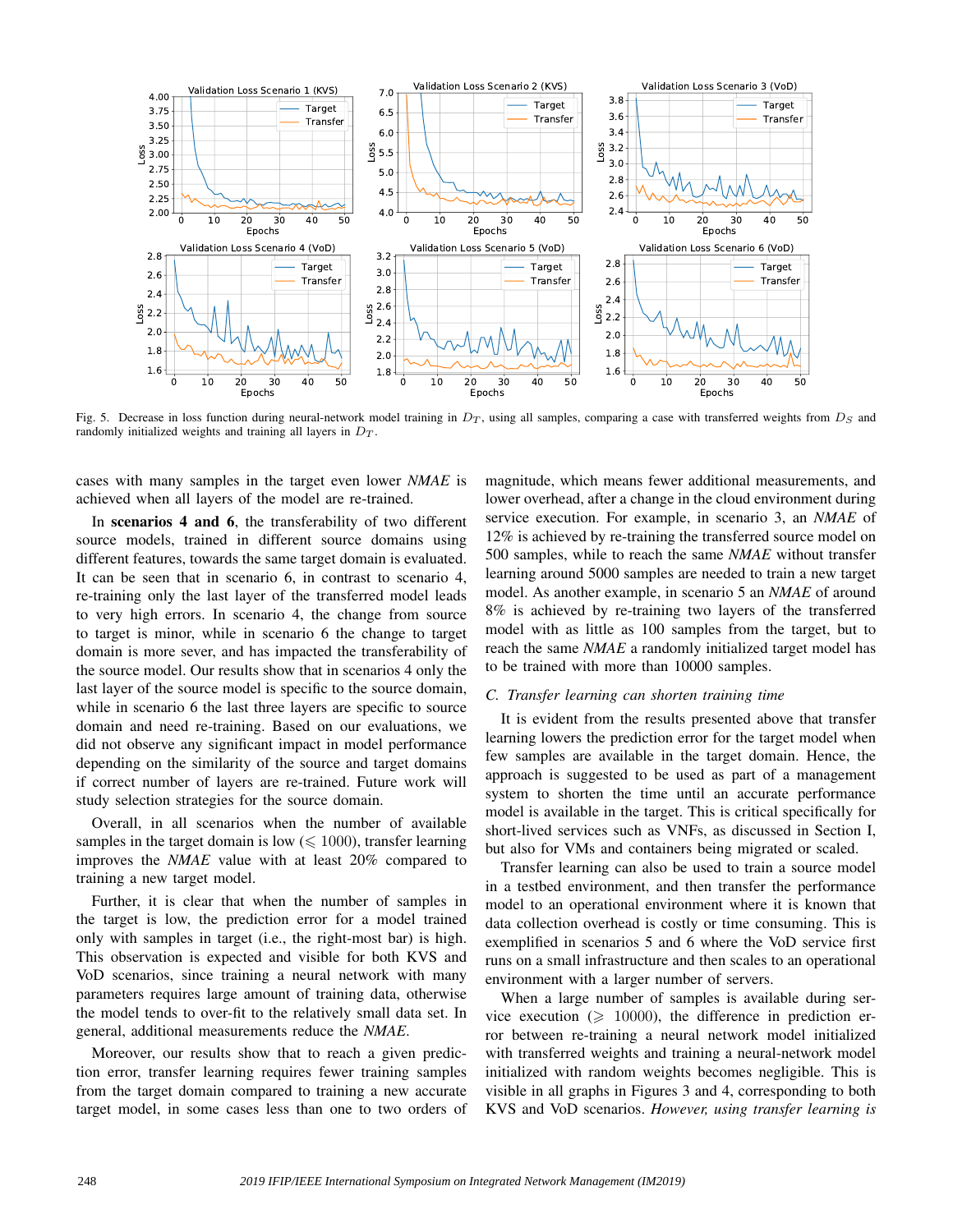*still beneficial since it can speed up the model training*. We elaborate on this below.

Figure 5 shows a comparison between the validation loss (*mean absolute error*) over the number of epochs of a transferred model, where all the layers are re-trained in target, and a target model initialized with random weights and trained on samples from the target domain. Both the transferred model and the target model are trained on all samples in the target domain. For all 6 scenarios, when transfer learning is used, the loss value is lower and decreases faster (fewer number of epochs required) compared to when a new target model is trained. In scenario 2, since the last layer of the transferred model is replaces and also initiated with random weights, the initial loss value is high but it is decreased after a few epochs.

# VI. RELATED WORK

Transfer learning has received considerable attention in areas such as image processing and natural language processing (NLP). This section provides a review of relevant literature.

In [15], the authors investigated the transferability of features in a neural network for image processing and show that the transferability decreases when the distance between source and target tasks increases. It was also shown that transfer learning leads to better results compared to a new model with randomly initialized weights and that re-training all layers of the network improves its generalizability. Further, in [16], the authors investigate how transferable the layers of a neuralnetwork model in the field of NLP are and show that the semantic similarity of the source and target tasks impacts the transferability of the neural-network models.

Recently, transfer learning has also been used in other areas including performance predictions in the network and data center domains. A number of studies have looked into using transfer learning for identifying the best application configurations. For example, in [11], the authors present a transfer learning approach for performance prediction of configurable software across different hardware platforms. The source model is built using a regression tree from a random sample of configurations on the source hardware, then a linear regression model transfers the results into the target domain. Further, in [10], an empirical study was performed on four software systems, with varying software configurations and environmental conditions, to identify the key knowledge pieces that can be exploited for transfer learning. Insights from the paper include that for non-severe hardware changes, a linear transfer model can be deployed across environments. However, virtualization may hinder transfer learning. Further, even for some severe environmental changes when the performance distributions are similar there is a potential for learning a nonlinear transfer function. In comparison, this paper adopts a more advanced transfer-learning approach, and also studies a different use case, compared to the above mentioned works.

In [21] the authors propose a deep-learning based approach for identifying software configurations for a high-performing application, when limited resources are available for data collection in the target domain by combining information from exhaustive observations collected at a smaller scale with limited observations collected at a larger target scale. The work has similarities with this paper, but the neural networks are trained given feature sets, outputs, and assumptions that do not generalize to the domain of this paper. Rather, the work may serve as inspiration for how to select a source domain for the use case discussed in this paper.

In [14] the authors study the challenge of predicting server behavior and proposed a random-forest-based transfer learning approach. The challenge is that small data centers exhibit too few labeled training examples to build a proper model, since the distribution of problematic and normal server behavior is highly skewed. The approach is to combine training examples from several small data centers into one pool of training samples. A model for the target domain is then built based on samples from all small data centers that resembles the target domain good enough.

## VII. CONCLUSIONS AND FUTURE WORK

In this paper, we investigated an approach for model retraining based on transfer learning whereby only a limited number of layers of a neural network are re-trained. We evaluated our approach for multiple scenarios with realistic datasets obtained from a testbed for two different services under varying load.

Our results show that transferring the weights of a neural network, trained in a source domain, and re-training them according to a transfer configuration, using samples in a target domain that constitutes a changed operational environment, improves the model performance with at least 20% when the number of available samples is low  $(\leq 1000)$ . Further, the paper shows that transfer learning reduces the need for data collection in the target domain, by an order of magnitude in several cases. In the case where a larger number of samples  $(\geq 10000)$  is readily available in the target domain the transferlearning approach will not further improve the prediction error, however it greatly speeds up the model training in the target domain, for all considered scenarios.

Moreover, the results show that the number of neuralnetwork layers to re-train in the target domain varies with the service type, the severity of execution-environment change, and also the number of available samples in the target domain. Hence, additional work is needed to provide general guidelines for determining a transfer configuration.

In future work, we will study additional scenarios and datasets in more complex infrastructures, investigate the importance of source-domain selection on the performance of the transferred model, and determine how transfer learning can be deployed in operational management systems.

#### ACKNOWLEDGMENT

The authors are grateful to Jawwad Ahmed and Christofer Flinta, both at Ericsson Research, and Forough Shahab Samani at KTH for fruitful discussions around this work. This research has been partially supported by the Swedish Governmental Agency for Innovation Systems, VINNOVA, through projects Celtic SENDATE EXTEND and ITEA3 AutoDC.